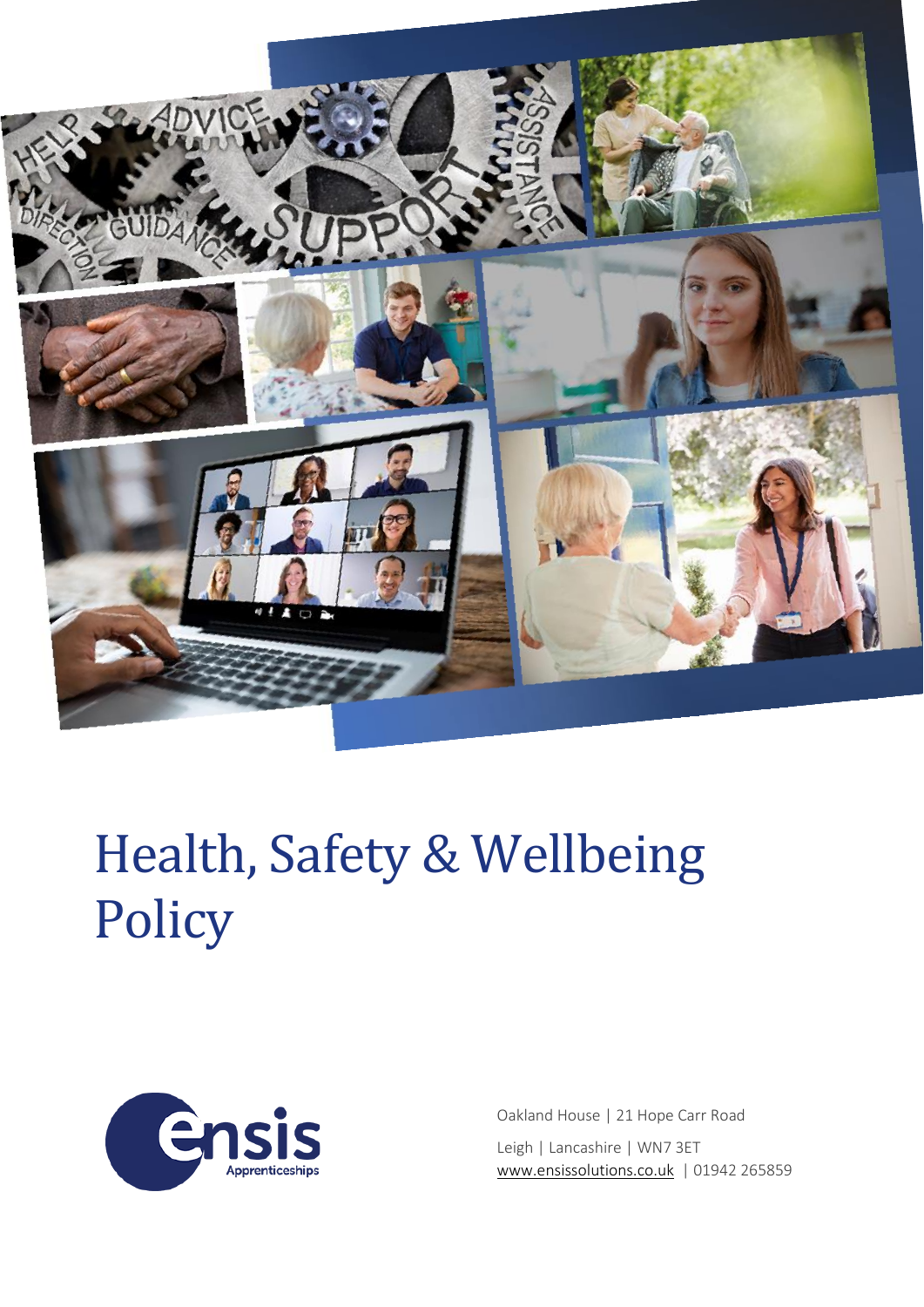

### Document Details

| <b>Policy Title:</b>       | Health, Safety & Wellbeing Policy |
|----------------------------|-----------------------------------|
| Date:                      | 15.02.2022                        |
| Version:                   | V8                                |
| Prepared By:               | Katie Thornton                    |
| <b>Quality Assured By:</b> | <b>Stuart Crosby</b>              |
| <b>Authorised By:</b>      | <b>Stuart Crosby</b>              |

### Document History

| Version        | Date       | Editor         | <b>Reason for Changes</b>   |
|----------------|------------|----------------|-----------------------------|
| V <sub>2</sub> | 17.03.17   | John Stirling  | <b>Annual Policy Review</b> |
| V3             | 03.05.18   | John Stirling  | <b>Annual Policy Review</b> |
| V4             | 11.06.19   | John Stirling  | <b>Annual Policy Review</b> |
| V <sub>5</sub> | 05.05.20   | John Stirling  | <b>Annual Policy Review</b> |
| V <sub>6</sub> | 07.05.21   | John Stirling  | <b>Annual Policy Review</b> |
| V <sub>7</sub> | 21.07.21   | Katie Thornton | Policy Update               |
| V8             | 15.02.2022 | Katie Thornton | <b>Annual Policy Review</b> |

## Other Linked Policies

| <b>Policy Title</b> |                                         |  |
|---------------------|-----------------------------------------|--|
|                     | Equality, Diversity & Inclusion Policy  |  |
|                     | <b>Environmental Policy</b>             |  |
|                     | <b>Safeguarding Policy</b>              |  |
|                     | <b>Recruitment and Selection Policy</b> |  |
|                     | <b>Business Continuity Plan</b>         |  |
|                     |                                         |  |
|                     |                                         |  |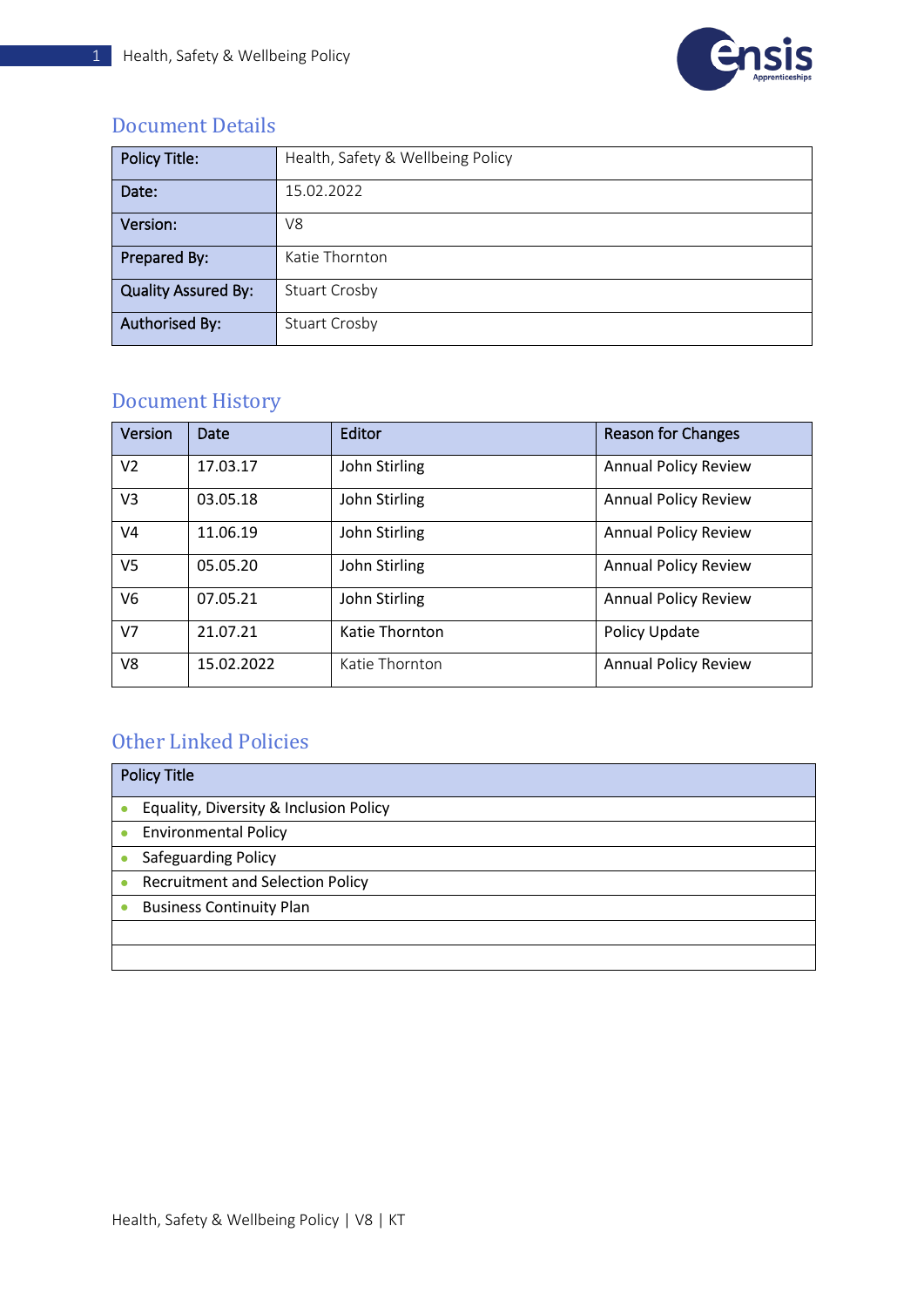

# Contents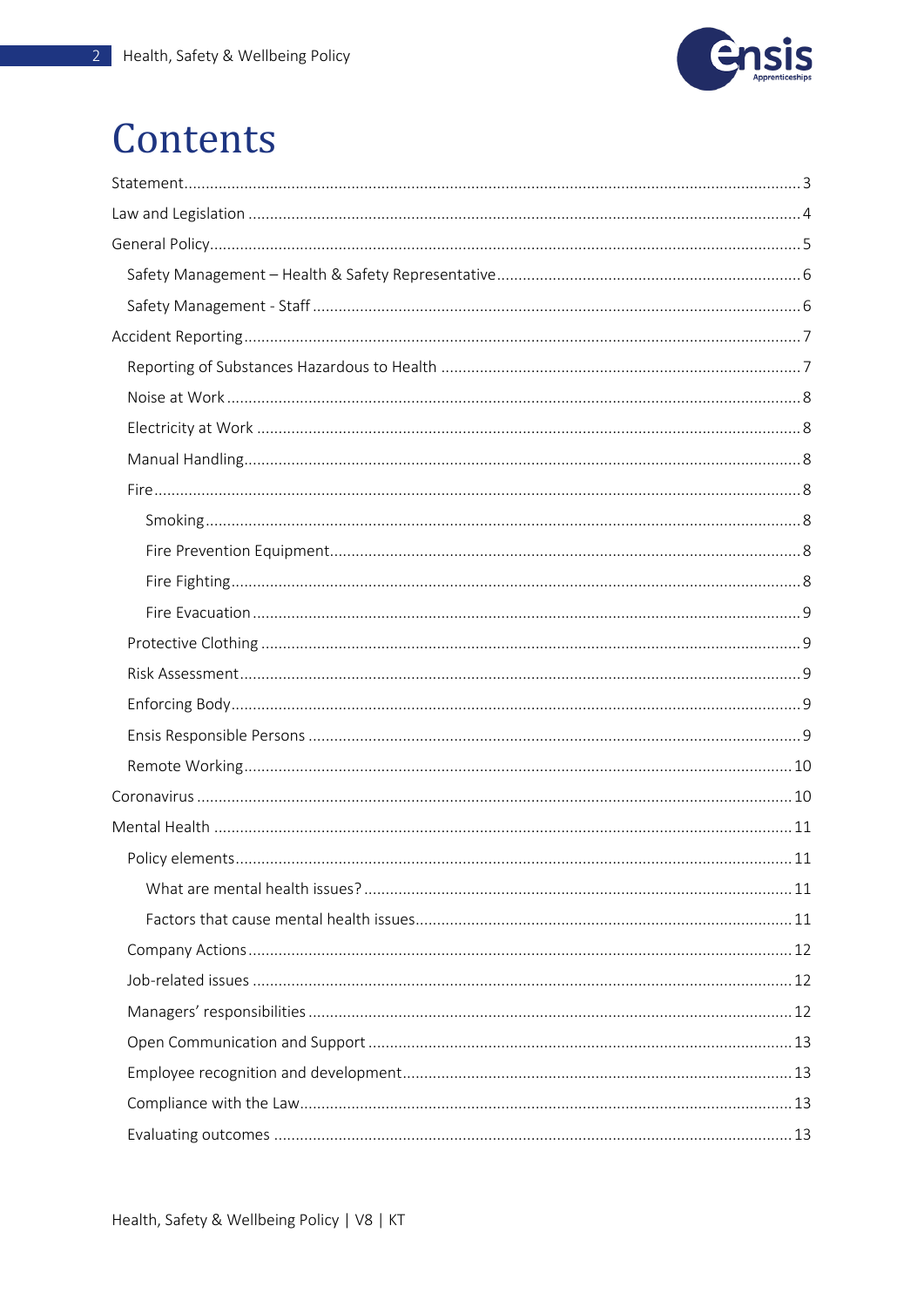

# <span id="page-3-0"></span>Statement

Ensis, recognise they have a responsibility to ensure that all reasonable precautions are taken to provide and maintain safe and healthy working and learning conditions, and that all statutory requirements are complied with.

As far is reasonably practicable, Ensis will pay particular attention to:

- The provision and maintenance of equipment and systems of work that is safe and healthy.
- Care of any substance deemed to be hazardous to health.
- The control of the workplace, ensuring it is in a safe condition.
- The provision of a safe means of access and egress from the workplace.
- The provision of adequate facilities and arrangements for welfare at work.
- The maintenance of all working environments, to ensure safety is paramount and risk to health is not a problem.

Ensis embraces health and safety as one mechanism to help us achieve our strategic objectives and to enhance the experience of our facilities, staff, learners, and visitors.

It is Ensis' policy to provide and maintain a safe and healthy work environment, safe equipment, and safe work systems for all our staff and learners, and to provide such information, training, and supervision as is required to attain this objective. We also accept our statutory responsibility for the health and safety of others, including visitors, who may be affected by our activities.

In undertaking activities, we will apply the underlying principle that management of health, safety and fire-related risks have equal importance to our other key strategic aims, and we will allocate the resources required to carry-out our statutory duties.

This will include prioritising and acting, based on the application of risk assessments. Ensis' Health and Safety Policy applies to all activities and areas of our offices, including performance workspaces, teaching and practice rooms, office accommodation and communal areas.

In meeting our formal obligations, Ensis requires its staff and learners to take reasonable care of their own health and safety and that of their colleagues and to report any defects to the physical environment, or management arrangements, which may prejudice this.

The responsibilities and arrangements for implementing health and safety are set out within our Health and Safety policy and the policy statement is issued to all staff and learners.

The policy will be subject to periodic review in the light of experience and developments in national health and safety legislation and good practice.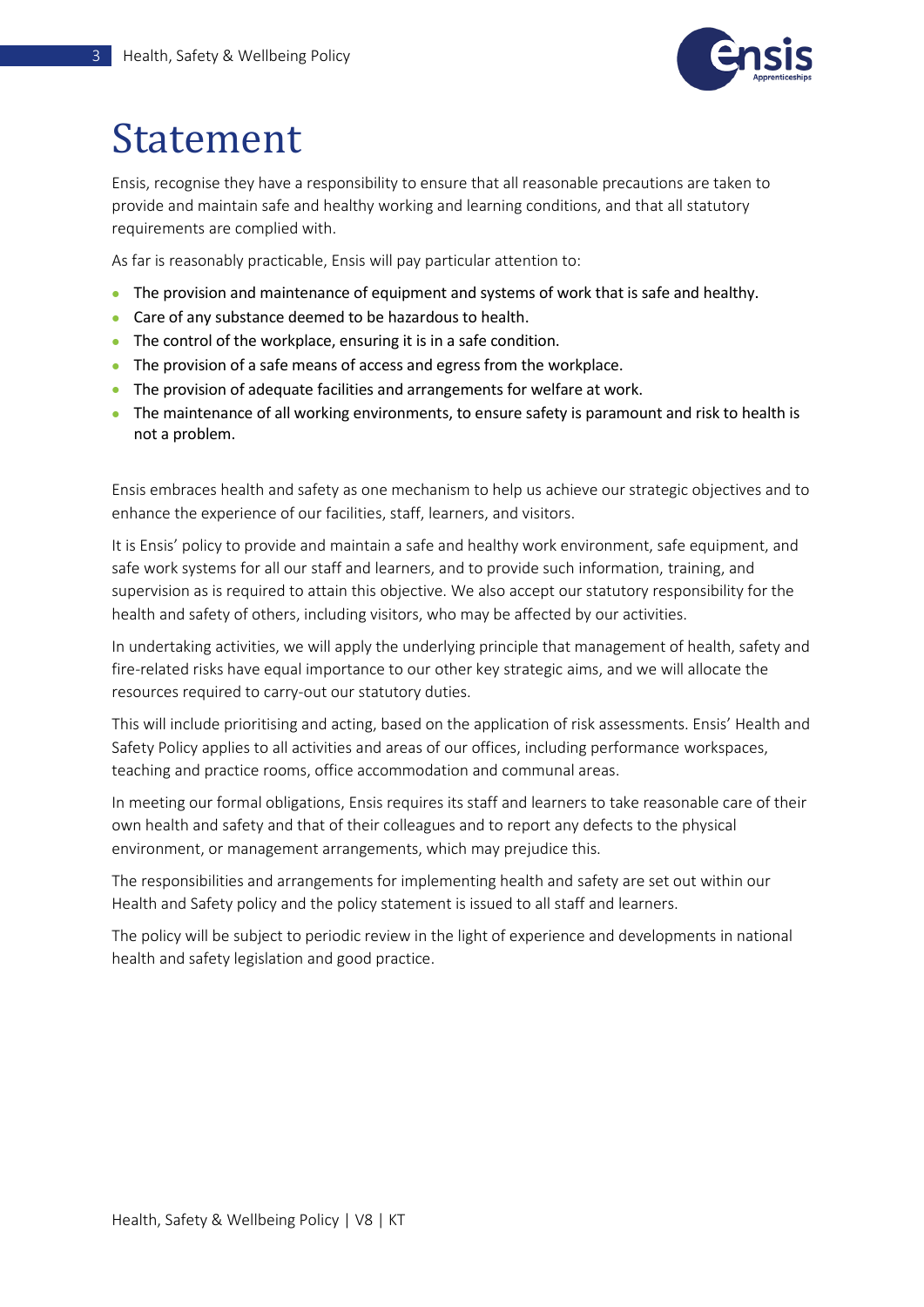

# <span id="page-4-0"></span>Law and Legislation

The main legislation covering health and safety is the Health and Safety at Work Act – 1974.

Several smaller pieces of legislation which have superseded parts of the act:

- Health & Safety (Display Screen Equipment) Regulations 1992
- Provision & Use of Work Equipment Regulations 1992
- Manual Handling Operation Regulations 1992
- Management of Health and Safety at Work Regulations 1992 Personal Protective Equipment at Work Regulations – 1992
- Workplace (Health, Safety & Welfare) Regulations 1992
- RIDDOR 1995
- Control of Substances Hazardous to Health Regulations 1999

The H&SWA states that it is the responsibility of the employer (Ensis), and the employee to ensure that safe working practices are followed.

Ensis may introduce specific work instructions or procedures relating to certain aspects of health and safety, which must be followed by all staff and learners. Notice of these new instructions will be given to all staff and learners in advance of their introduction. It is therefore the responsibility of staff and learners to ensure they are aware of the content of these requirements.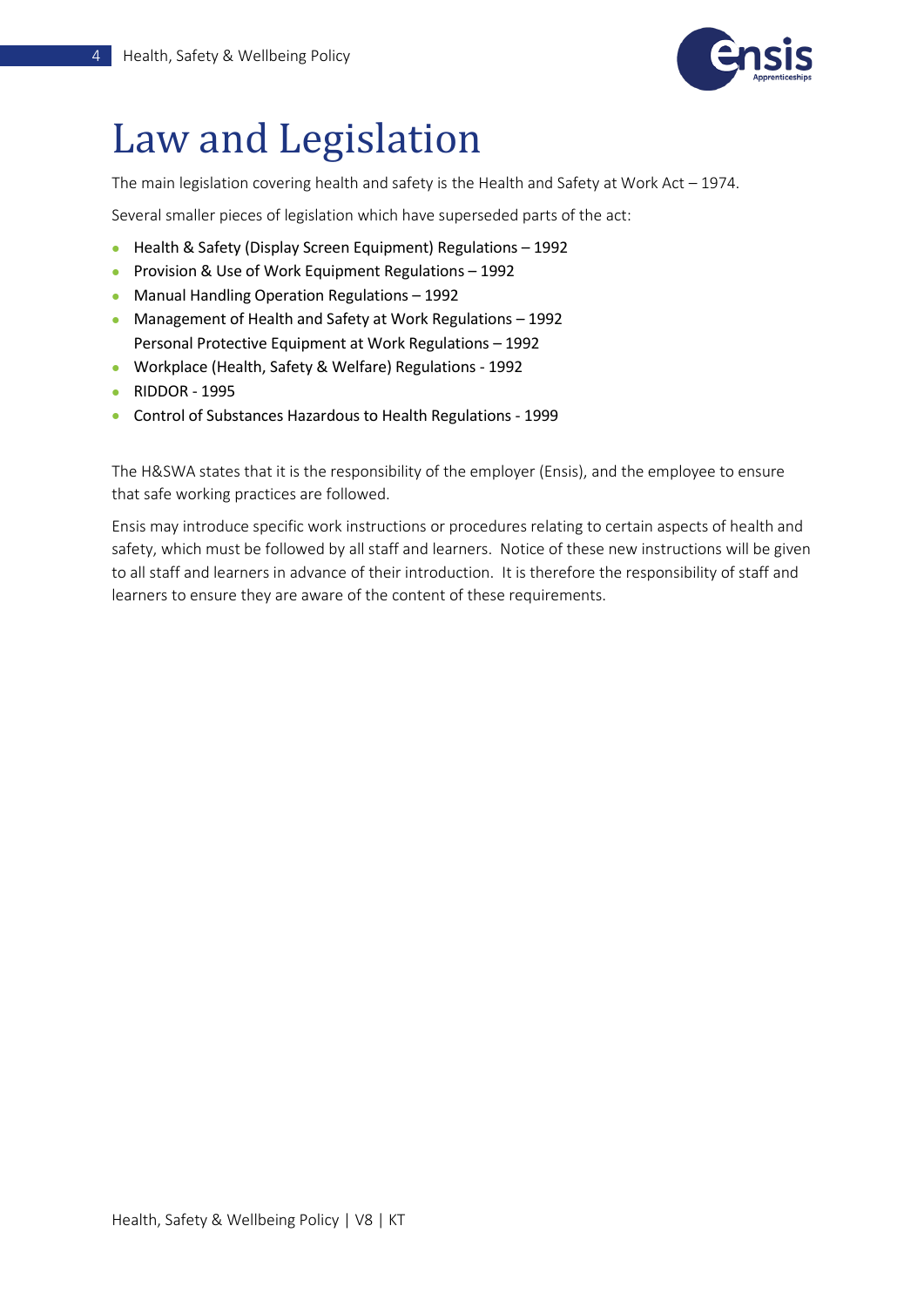

# <span id="page-5-0"></span>General Policy

Ensis will:

- Ensure all employees, learners and users of its premises are aware of health and safety.
- Ensure all employees, learners and users of its premises are provided with the safest possible working conditions.
- Maintain plant and equipment to a safe standard.
- Encourage all employees, learners and users of its premises participate in safe working practices, risk assessments of equipment and workplace.
- Ensure that non -staff/learners are not exposed to risks to their health and safety where reasonably practicable.
- Consult with employees and learners on matters that affect their health and safety, taking notice of any responses.
- Provide personal protective equipment where legally needed or needed to allow the employees/learners to undertake a particular aspect of their job/training in a safe manner.
- Ensure that all staff and learners are aware of the main requirement s of the H&SWA, especially the parts that the act relates to employees/learners, which are:
- Must take care of themselves and others who may be affected by their acts or omission while at work.
- Co-operate with Ensis to ensure safe working conditions, maintain safety equipment and clothing in good order.
- Not interfere or abuse any safety devices or equipment.
- Ensure that appropriate safety training and instructions are provided on the introduction of new/unfamiliar methods and equipment, and that accident prevention is included in all training programmes.
- Produce regular literature and other Ensis presentations to sustain an awareness of the need to prevent accidents and risks to the health, to employees and learners.
- Make appropriate accident prevention arrangements in the workplace.
- Review this policy on an annual basis.
- Monitor the contents of the first aid box and ensure adequate supplies are available.
- Ensure all safety equipment is regularly calibrated and checked by a competent person.
- Liaise with the insurance company in relation to any employers or public liability claims.
- Notify the enforcing authority of all reportable accidents, dangerous occurrences, and diseases.
- Investigate all reportable accidents and complete any documentation needed.
- Maintain accident records.

Staff and learners are required to:

- Familiarise themselves with this policy, and other policies to ensure the safety of staff and learners.
- Make themselves aware of any potential hazards in the workplace.
- Ensure safety rules are always observed.
- Use/wear PPE where appropriate.
- Ensure defects in their workplace are reported to their manager immediately, and that appropriate corrective action is taken.
- Notify the manager of any accident to them and complete the accident report form.

Health, Safety & Wellbeing Policy | V8 | KT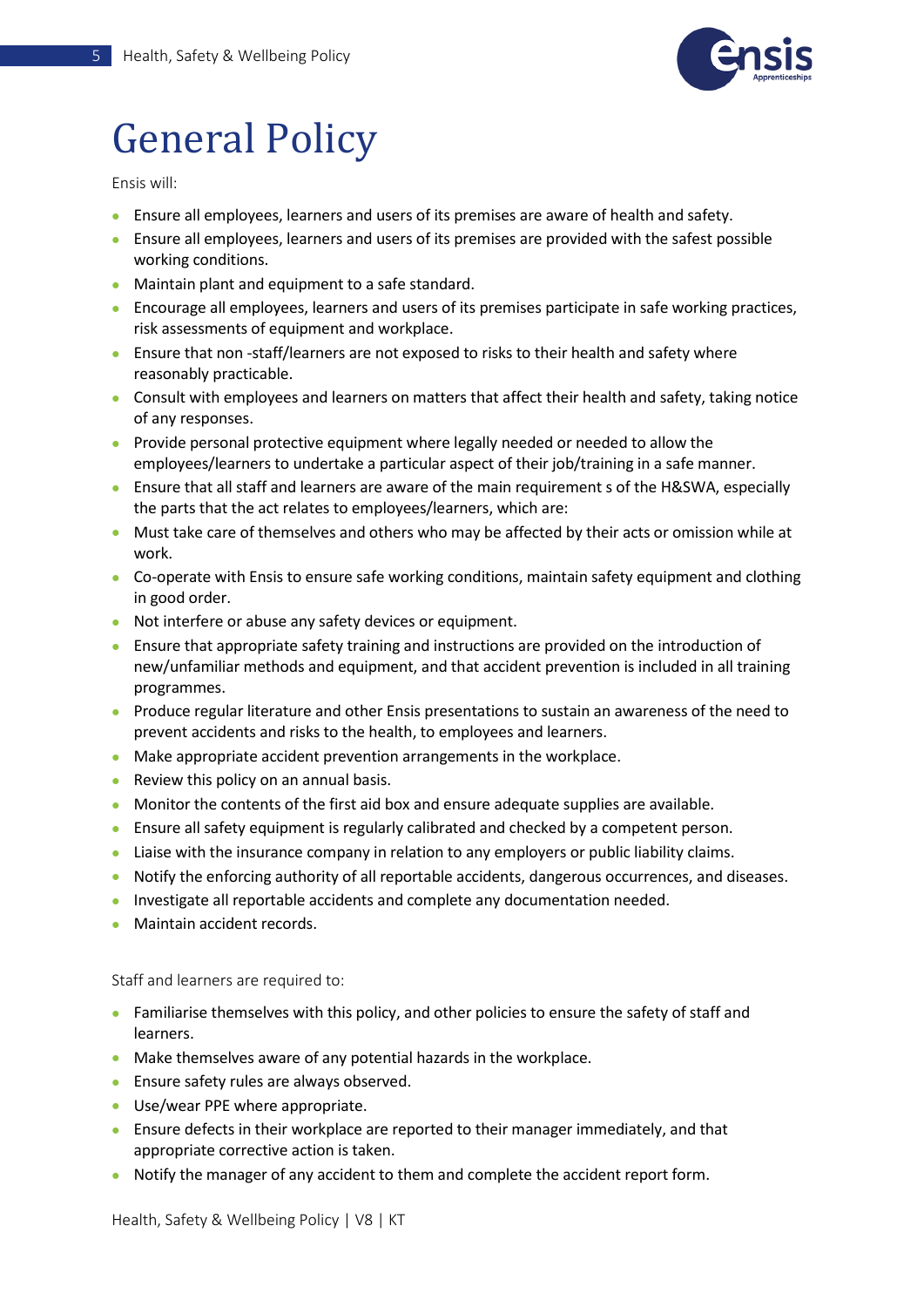

- Maintain good housekeeping in the workplace.
- Conform to appropriate instructions given from the manager and others with a responsibility for health and safety.
- Make suggestions to improve health, safety, and welfare in the workplace.

Contractors shall:

- Abide by this health and safety policy, and by instructions given by persons implementing health and safety within Ensis.
- Not bring any substances that are hazardous to health, or machinery/equipment into the workplace without firstly informing Ensis.
- Not smoke in 'No Smoking' areas of the company's premises

### <span id="page-6-0"></span>Safety Management – Health & Safety Representative

Ensis ensure that all staff and learners at induction are introduced to health and safety within the company. A staff member will take on the role of the health and safety representative. Their role will be:

- To ensure the effective co-operation of all employees and learners in maintaining healthy and safe working practices and procedures.
- To consider health and safety issues raised by other staff members, learners, and visitors.
- To investigate any accident or dangerous occurrence.
- To conduct risk assessments of the workplace and of working practices on an ongoing basis, especially when a change to the practice or workplace is being introduced.
- To identify significant hazards and risks, eliminate them if practicable. If this is not practicable then precautions should be taken to reduce the risk to a minimum.
- To provide propaganda to staff members and learners and ensure all safety signage meets legislative requirements.

#### <span id="page-6-1"></span>Safety Management - Staff

Staff will continuously risk assess their workplace and working practices, remembering that they are responsible for their acts or omissions whilst at work. All staff will ensure they keep themselves current of health and safety information. All propaganda will be read, and the H&S representative approached and questioned on issues not fully understood.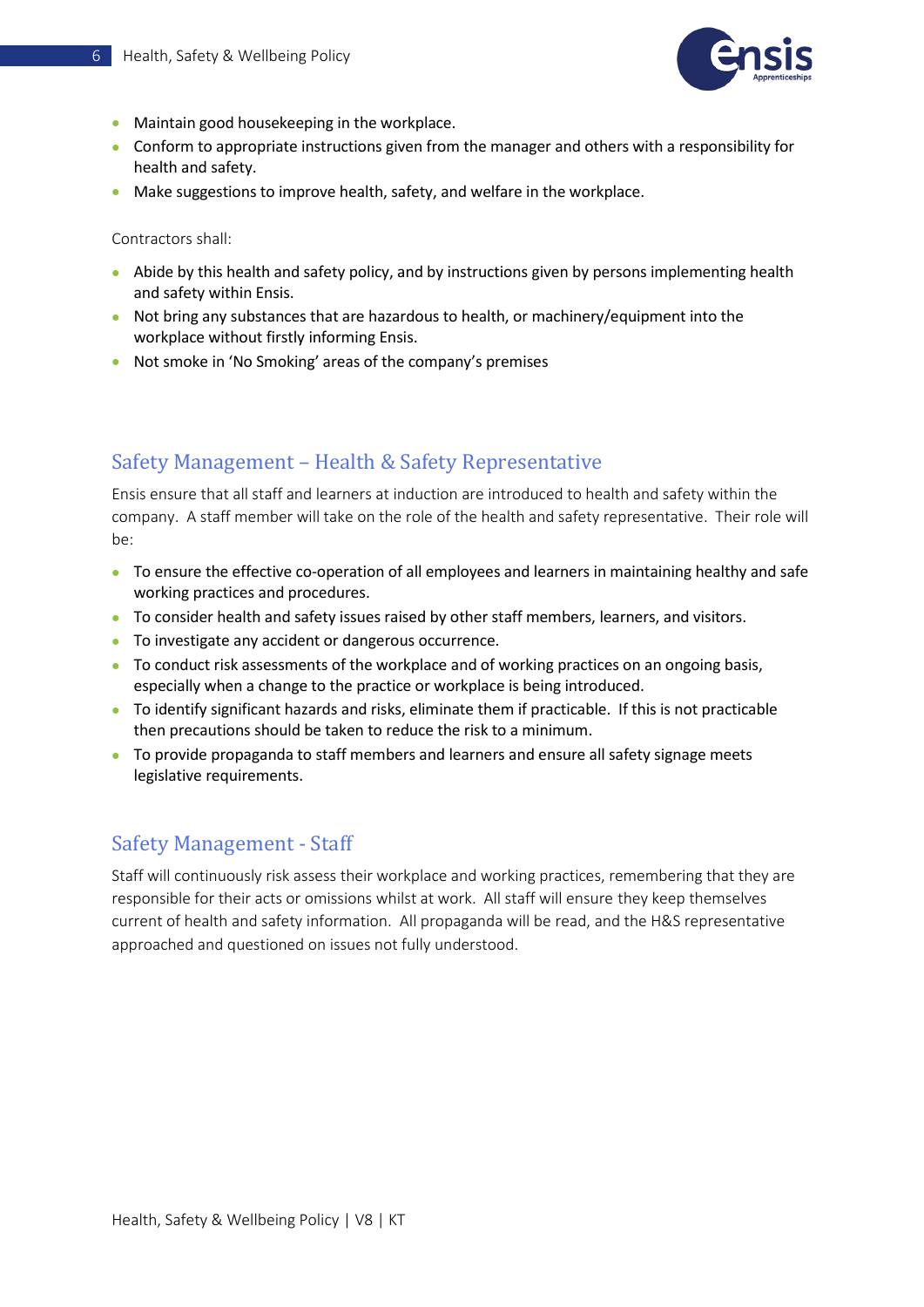

# <span id="page-7-0"></span>Accident Reporting

If you sustain an injury whilst at work, you must report it immediately. The first aider will assess the extent of your injury and decide on the most appropriate course of action to be taken.

Any person injured because of a work activity has the right to attend a GP or hospital for advice or treatment.

After treatment, the first aider will record the details of the accident and injury in the first aid book.

In certain cases, and depending upon the nature of the injuries sustained, details may have to be reported to the relevant enforcing authority for further investigation by one of their inspectors (Report of Injuries, Diseases and Dangerous Occurrences Regulations 1985). This must be carried out by the H&S Responsible person named within this procedure.

#### <span id="page-7-1"></span>Reporting of Substances Hazardous to Health

Care of Substances Hazardous to Health (COSHH) requires the employer to:

- Assess the risk to health arising from work and what precautions are required.
- Introduce appropriate measures to prevent or control risk.
- Ensure that control measures are used, and that equipment is properly maintained, and procedures observed.
- Where necessary, monitor the exposure of employees and carry out an appropriate form of surveillance of their health.
- Inform, instruct, and train employees about the risks and the precautions to be taken.

Risk assessments need to be carried out and include reference to:

- Process in which hazardous substance is used.
- Location.
- Other substances used in the process.
- Description/method of process.
- Basic health hazards.
- Likely methods and degree of exposure.
- Immediate control measures required.
- Assessed by and date of assessment.

These COSHH assessments are to be retained in a master COSHH file along with any product data sheets supplied by the manufacturer of any items that are classed as hazardous. Copies of data sheets need to be stored with the equipment, and at the location of the process.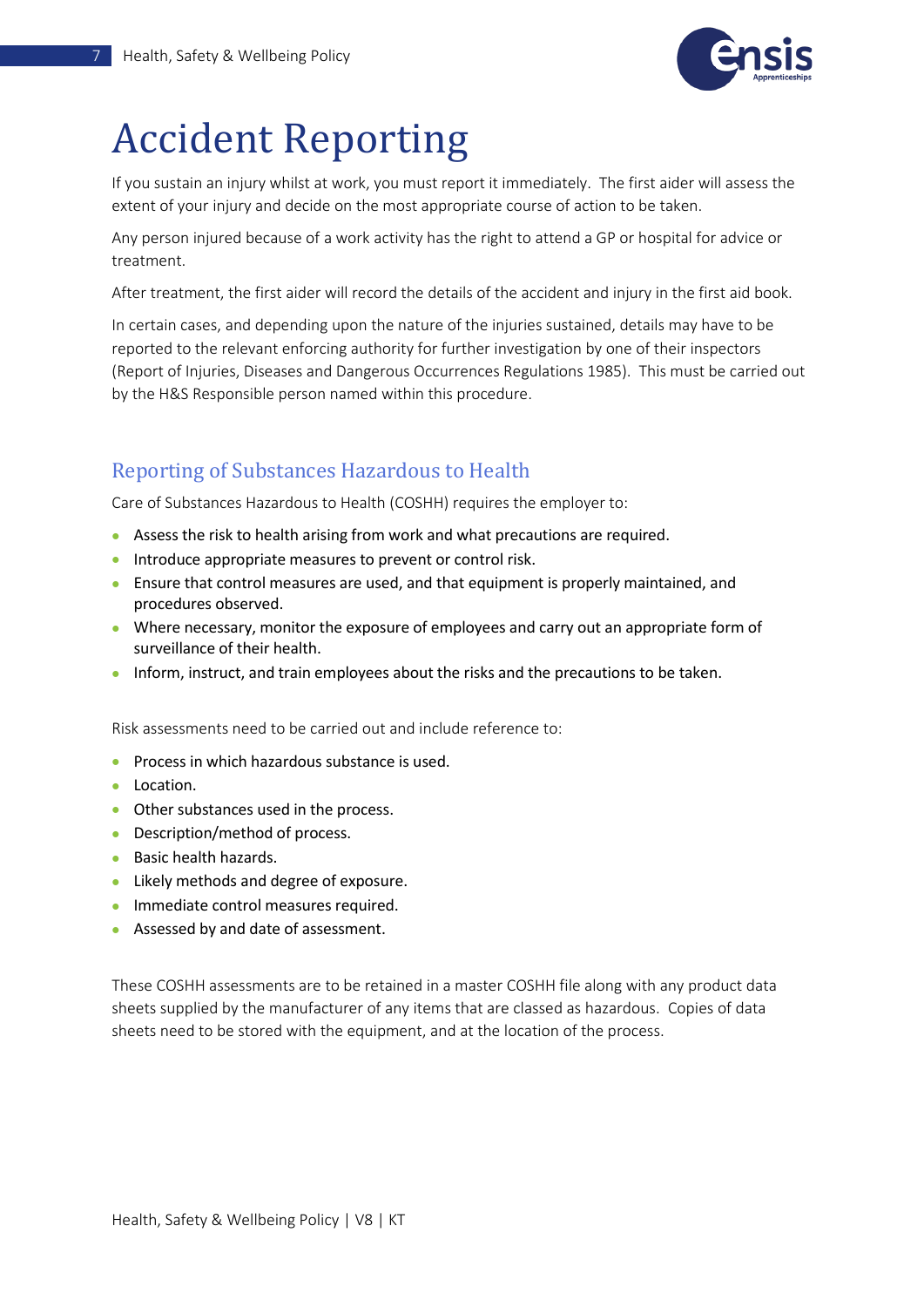

### <span id="page-8-0"></span>Noise at Work

Ensis will carry out a noise assessment if a person cannot be clearly heard at 2 metres. If the assessment shows a noise level in between a predetermined level then Ensis will provide adequate and appropriate protection for employees, learners, and visitors.

### <span id="page-8-1"></span>Electricity at Work

Only qualified persons shall install, disconnect, or repair any electrical equipment.

Staff and learners are not permitted to use their own electrical equipment in the workplace.

Faulty equipment must always be replaced or repaired. It should not be used until this has been carried out. Removal from the working environment of the equipment will prevent this from happening.

Suitable PPE must be worn if needed to prevent electrical shock in the workplace. All portable electrical equipment must be PAT tested at specified times. Any equipment not tested must not be used.

All employees and learners will be trained to visually inspect all portable equipment before use.

#### <span id="page-8-2"></span>Manual Handling

The Manual Handling Regulations – 1992 must be followed where appropriate. All employees will be given training in these regulations, especially on lifting, where the 6 basic principles must be followed:

- Correct grip
- Keep the back straight
- Chin in
- Correct foot positioning
- Arms close to the body
- Use of body weight

These principles will be highlighted during training and must be followed whenever performing any manual handling techniques.

#### <span id="page-8-3"></span>Fire

#### <span id="page-8-4"></span>Smoking

Smoking is not permitted in the workplace. Any employee, learner or visitor found smoking in a 'No Smoking' area will be asked to move to a designated smoking area, outside of the building. If staff continue to disregard the no smoking areas, then they will be disciplined accordingly.

#### <span id="page-8-5"></span>Fire Prevention Equipment

Any damage must be reported to a manager of any fire prevention equipment. Fire extinguishers and fire blankets should be kept free from obstructions. Means of escape must not be obstructed. All extinguishers must be regularly checked, and the validation date shown on them, if this is ever unreadable then the extinguisher must be re-checked.

#### <span id="page-8-6"></span>Fire Fighting

All staff and learners should make themselves aware of the types of extinguishers in the workplace, and the limitations to their use. Information will be issued accordingly to all staff. Upon the detection of a fire a quick visual risk assessment must be carried out in the first instance. If it is felt that the fire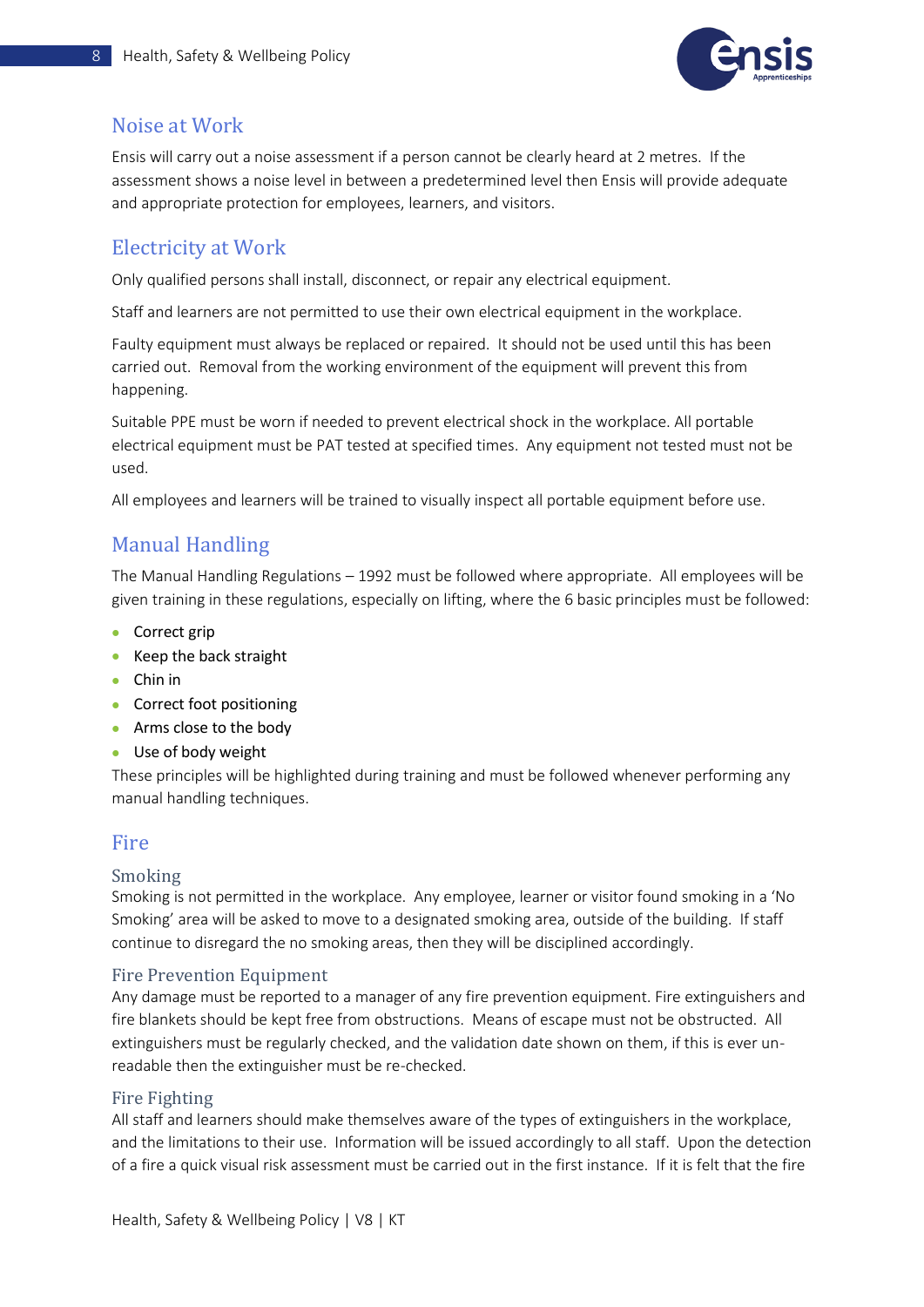

can be extinguished quickly and without danger to any staff member, learner, or visitor then this course of action should be followed. If it is felt that this is not possible then evacuation of the building should take place in the manner shown below.

#### <span id="page-9-0"></span>Fire Evacuation

All employees and learners are reminded of the importance of ensuring that the risk of an outbreak of fire is reduced to a minimum. Should, however, an outbreak of fire occur, it is the duty of every employee and learner to:

- Inform the manager/senior person present.
- Activate the fire alarm and ensure that a member of staff calls the fire brigade.
- Upon the sounding of the alarm all employees/learners will leave the building in an orderly manner by the nearest fire route and will assemble in the designated areas.
- Do not stop to visit the toilets or collect personal articles.
- When at the designated assembly point the manager/senior person should ensure all staff are accounted for.
- Not leave the assembly point, unless authorised to do so.
- Not to re-enter the building until told it is safe to do so.

#### <span id="page-9-1"></span>Protective Clothing

Protective clothing is part of the PPE (Personal Protective Equipment). If any clothing is provided for employees, its use will be strictly enforced. Disciplinary action can be implemented for misuse, nonco-operation, or interfering with any safety clothing or equipment provided in the interests of health, safety, or welfare.

#### <span id="page-9-2"></span>Risk Assessment

A separate Risk Assessment Policy contains all the company information and procedures relating to Risk Assessments. This policy must be adhered to and used in conjunction with this Health & Safety policy.

#### <span id="page-9-3"></span>Enforcing Body

The local enforcing bodies of the Health and Safety Executive are:

Health and Safety Executive | Redgrave Court | Merton Road | Bootle | Merseyside | L20 7HS

Tel: 0845 3009923

#### <span id="page-9-4"></span>Ensis Responsible Persons

The person responsible overall within Ensis must be qualified to NEBOSH standards and must be the first contact point if there is any doubt to the health, safety or wellbeing of staff, clients or visitors to any premises or sessions being conducted by Ensis. The responsible person should be contacted regarding any reportable or non-reportable accidents and will be the person who reports any accidents (RIDDOR).

The responsible person is Stuart Crosby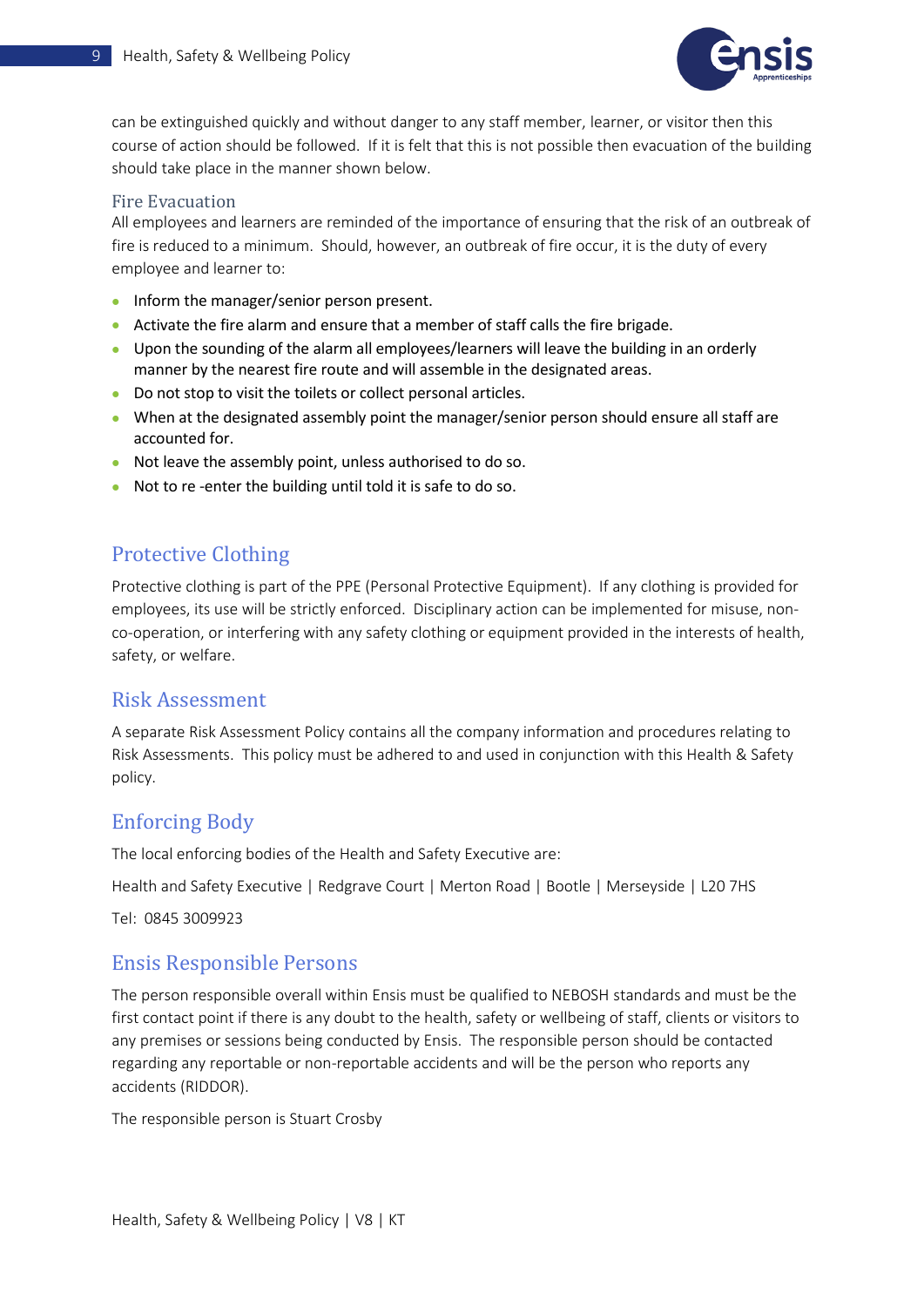

### <span id="page-10-0"></span>Remote Working

Due to the nature of Ensis Solutions' business; there may be occasions where colleagues are expected to work from premises that are not controlled by Ensis Solutions.

Please refer to the Remote Working Policy for specific guidance. In general, colleagues should:

- Abide by all safety instructions given by the premises controller
- Make themselves familiar with the local arrangements in place for managing risks.
- Remain in contact with their Line Manager
- Report any accidents, incidents or near misses to both the local Safety Representatives, the colleagues Line Manager and adhere to the company Accident Reporting Policy.

# <span id="page-10-1"></span>Coronavirus

Following the global outbreak of Coronavirus, the company has implemented some changes to the way it operates. At the time of this update, it is not anticipated that the extra precautions noted within this section will become permanent; however, where there may be conflict, this section shall supersede any other section within this policy or any other safety related policies/procedures.

The company recognises that for some colleagues, working from home may not be suitable for a variety of reasons, and is making provision for some colleagues to return to the office, or return to physical visits to learner premises.

- Colleagues with Coronavirus symptoms should not consider returning to any workplace.
- Colleagues should continue to follow the guidance from government with regards to self-isolation and using the NHS Test and Trace system
- Colleagues with underlying health conditions, or if any-one in their household has underlying health conditions, may continue to work from home
- Colleagues who would normally use public transport should only do so if this is the only method of transport available and only travel outside of peak times.
- Colleagues who feel slightly unwell but are not displaying symptoms of Coronavirus should
- continue to work from home. This includes hay fever or the common cold. This is because we need to be mindful of the phycological effects on other colleagues if some-one is at work sniffling, or coughing etc.

The UK government updates and restrictions should be followed: <https://www.gov.uk/coronavirus>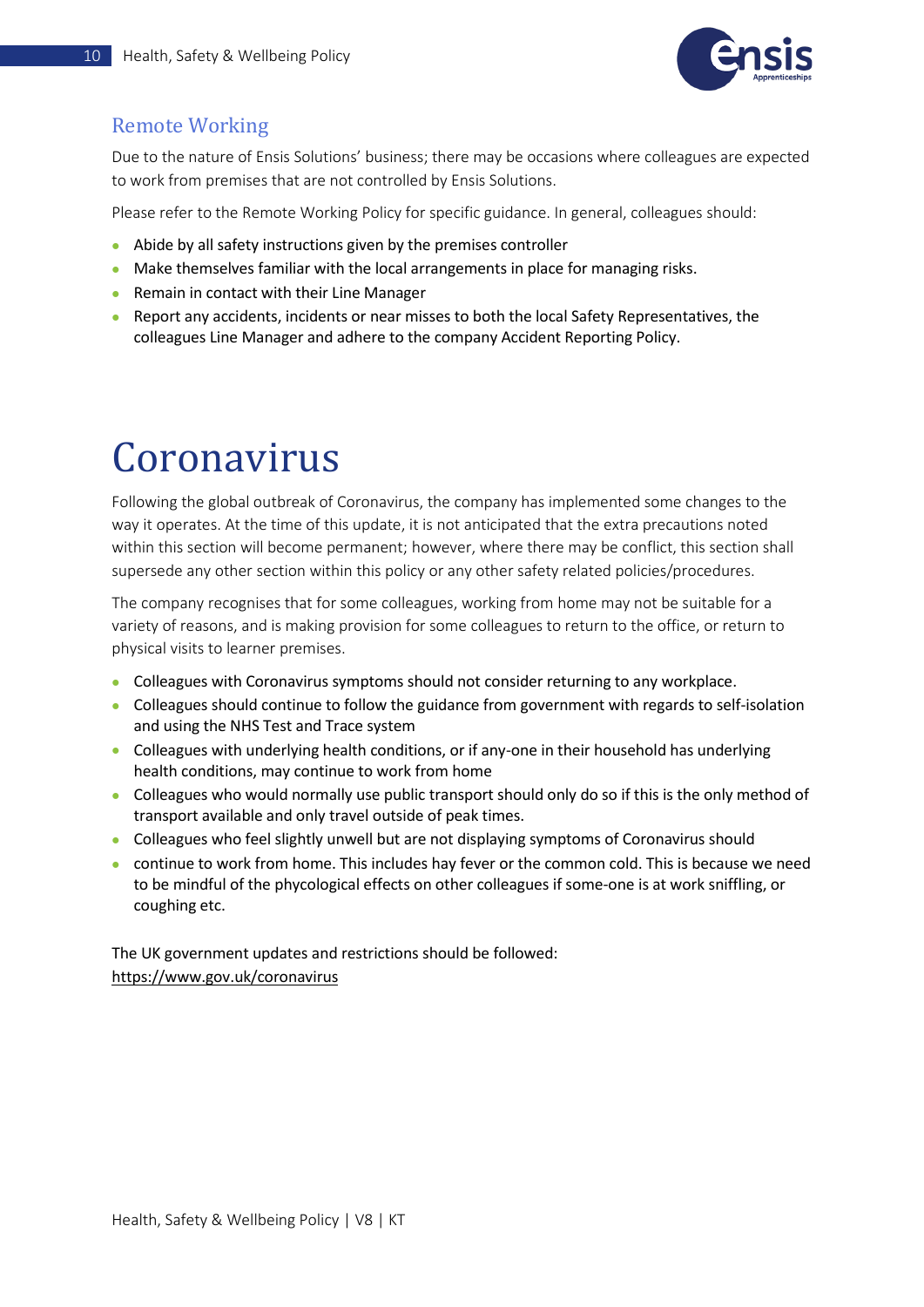

# <span id="page-11-0"></span>Mental Health

Mental health is just as important as physical health. Mental illness may be detrimental to a person, as it impacts happiness, productivity and collaboration. Mental health issues may affect companies, in the form of:

- Turnover
- Absenteeism
- Poor employee performance
- Employee substance abuse
- Work-related accidents
- Workplace violence or harassment

With this policy, we aim to support our employees and create a healthy and happy workplace. We want everyone to feel appreciated and be treated fairly.

This policy applies to all our employees. The Senior Management Team is primarily responsible for communicating this policy and overseeing its implementation.

#### <span id="page-11-1"></span>Policy elements

#### <span id="page-11-2"></span>What are mental health issues?

Mental health issues in the workplace are any conditions that affect employees' state of mind. These conditions may include mild depression, stress and severe anxiety which may result in burnout and nervous breakdowns. Substance abuse may also perpetuate mental health issues.

Mental health problems manifest in different ways. Some employees may suffer with no physical side effects, while others may experience physical symptoms (e.g. increased blood pressure, lethargy, changes in eating habits.)

#### <span id="page-11-3"></span>Factors that cause mental health issues

Employees may experience mental health issues for various reasons that an employer cannot control (e.g. hereditary, family conflicts, general health.) But, there are also work-related reasons for mental health problems, including:

- Job insecurity.
- Excessive pressure.
- Work-life imbalance.
- Lack of appreciation.
- Hostile workplace conditions.
- Unsatisfactory job or workload.
- Unpleasant relationships with colleagues or managers.

To every extent possible, our company's leaders aim to recognise and address cases of workplace pressures that contribute to mental health issues.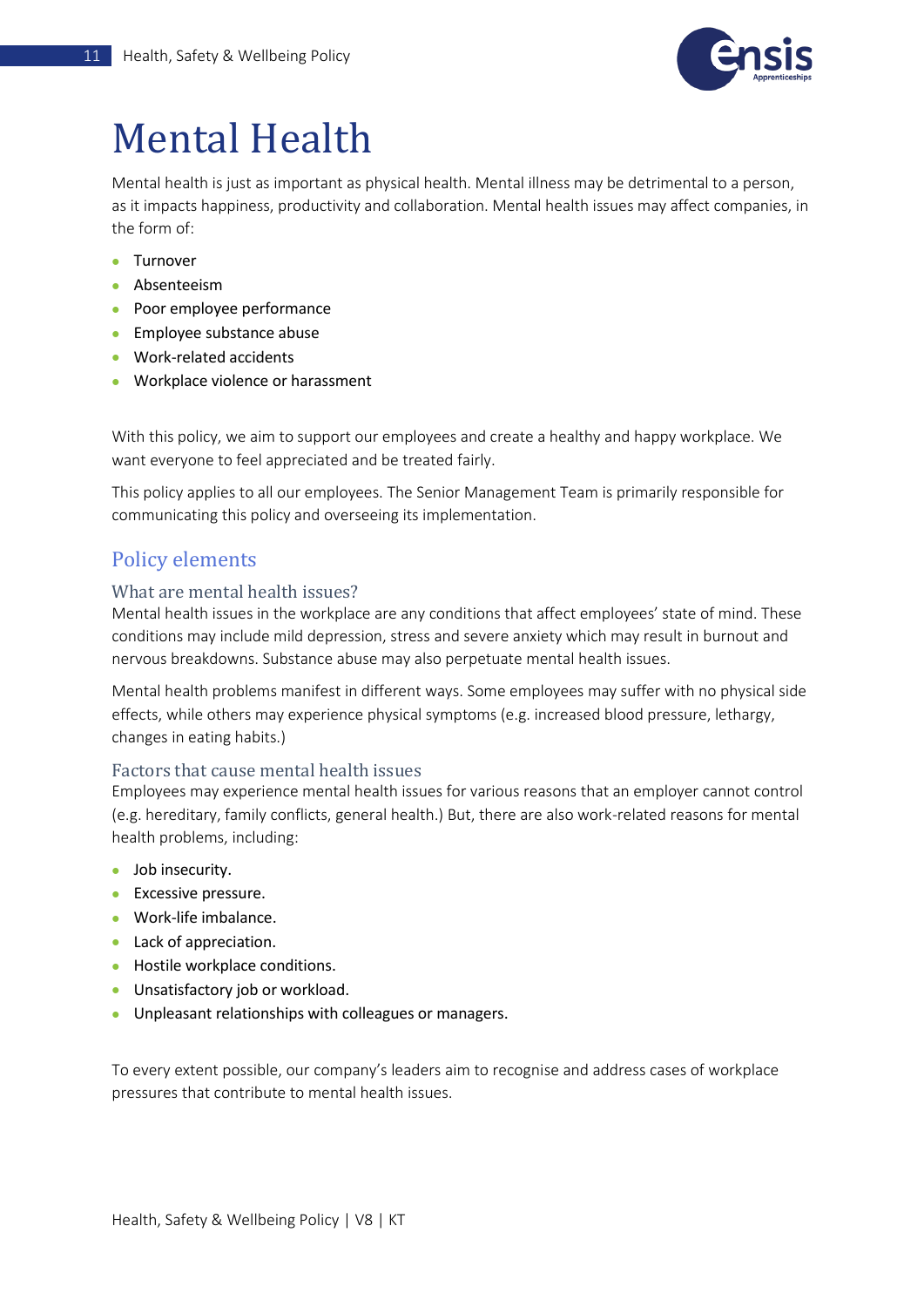

### <span id="page-12-0"></span>Company Actions

We aim to:

- Treat mental illness seriously.
- Identify issues proactively and resolve them.
- Support employees who face mental health problems.
- Create pleasant workplaces in collaboration with managers, employees, unions and health experts.

We want to raise mental health awareness and combat the stigmas associated with them. To do this, we will:

- Host information sessions. We will schedule workshops/newsletter updates for managers and employees explaining important elements of mental health.
- Keep employees informed. We will organise an event to present updates to this policy whenever it's modified. SMT will also present this policy to new hires.
- Compile helpful resources. We will establish a repository of articles, videos and infographics about mental health.

#### <span id="page-12-1"></span>Job-related issues

Issues related to work, compensation, job insecurity and work-life balance can heavily burden our employees. In these cases, we encourage our employees to speak to our mental health professional about how to handle their individual situations better.

Additionally, we encourage open communication between employees and managers. If employees have a work-related problem, they should speak openly to their managers. Managers are in turn obliged to listen to their employees and should search for a mutually satisfying solution together.

### <span id="page-12-2"></span>Managers' responsibilities

Managers should also proactively identify mental health issues among their employees. If they perceive that an employee is in a state of emotional or psychological distress, they should reach out to them.

Here are some tips on how managers can address an employee who suffers from mental health issues in common situations:

- If an employee has work-related problems, managers should come up with a solution.
- If an employee has issues collaborating with colleagues, managers should meet with concerned employees and serve as mediators. If the problem is severe (e.g. violence, harassment, victimisation), managers should contact the Directors of the business
- If an employee's problems are personal or the employee refuses to discuss them, managers should encourage them to contact our mental health professional.